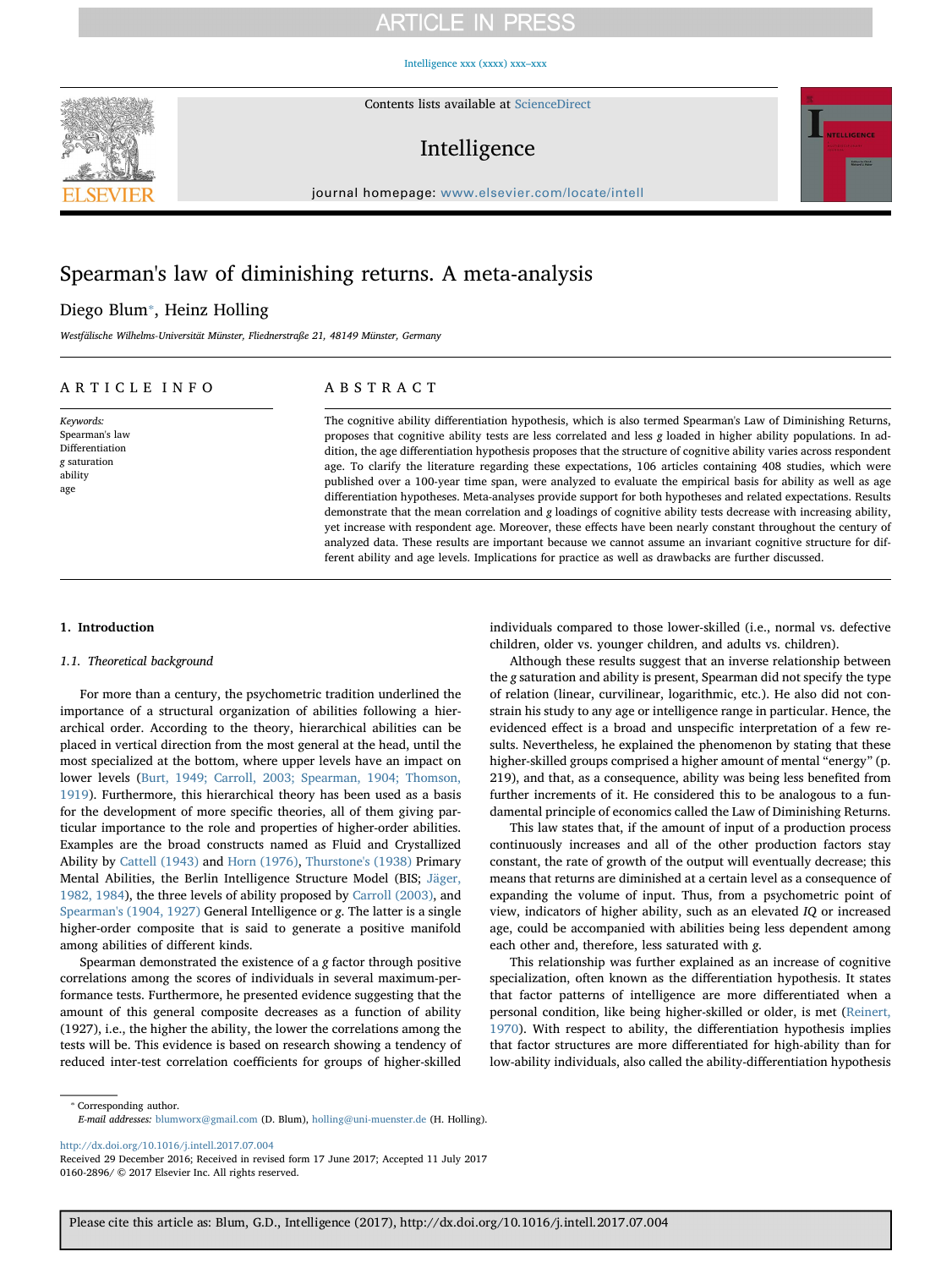by [Reinert, Baltes, and Schmidt \(1965\)](#page-6-8). With respect to age, it implies that "abstract or symbolic intelligence changes in its organization as age increases from a fairly unified and general ability to a loosely organized group of abilities or factors" ([Garret, 1946](#page-6-9), p. 373). This was called the age-differentiation hypothesis by [Anastasi \(1958\),](#page-6-10) with much research attempting to describe how factor structures of intelligence develop as a function of age [\(Reinert, 1970](#page-6-7)). A comparable theory of age differentiation extended to the entire life span states, however, that while this phenomenon occurs from childhood until early maturity, the opposite effect (i.e., the increase of the importance of the general ability composite) is expected from early to late maturity, thus suggesting the existence of a U-shaped relationship ([Balinsky, 1941\)](#page-6-11). On the contrary, [Spearman \(1927\)](#page-6-12) did not seem to consider the entire life span; he only went as far as to compare adults with children, and no suggestion of a U-shaped effect was accomplished by him. Finally, an intersection point can be found between these two hypotheses because an earlier age level is usually marked by a lower ability level [\(Reinert, 1970\)](#page-6-7).

### 1.2. Current state of knowledge

The interest in finding evidence about Spearman's expectations as well as the differentiation effect kept psychometricians busy throughout practically 100 years, and, according to [Fogarty and Stankov \(1995\)](#page-6-13), researchers paid more attention to this topic during the last decades of the XX century. However, proof about such an effect, as well as against it, creates a contradictory state of knowledge ([Hartmann & Nyborg,](#page-6-14) [2006; Reinert, 1970](#page-6-14)). As an example of ability differentiation, [Detterman and Daniel \(1989\)](#page-6-15) revealed that individuals with low IQ comprise higher correlations among IQ tests than individuals with high IQ. As opposed to this finding, [Amelang and Langer \(1968\)](#page-6-16) divided their sample in two groups distanced by 12 to 13 IQ points who responded to a number of ability tests, and the difference between the first unrotated eigenvalues of the two data sets was found to be nonsignificant by [Hartmann and Nyborg \(2006\).](#page-6-14)

Regarding the age differentiation, [Hertzog and Bleckley \(2001\)](#page-6-17) studied the performance of three groups of individuals with respect to a battery of cognitive tests. One of the groups consisted of undergraduate students, and the other two comprised age ranges of 43–62 and 63–78. The general tendency was that both test and factor intercorrelations were higher for older groups than for younger ones. On the contrary, [Escorial, Juan-Espinosa, García, Rebollo, and Colom \(2003\)](#page-6-18) found practically no change regarding the percentage of variance accounted for by the first unrotated principal component between groups with a respective age range of 16–24 and 35–54 that responded to a set of ability measures.

It is important to notice that nearly all of the existing studies related to differentiation arrive at results which can be deemed as partialized, given that they more or less depend on the selected sample, the chosen test battery, the place of conduction, among other variables. Thus, a reasonable doubt about the possibility to be able to compare results among publications is present. In fact, [Molenaar, Dolan, Wicherts, and](#page-6-19) [van der Maas \(2010\)](#page-6-19) mention some interesting critiques to current research reporting correlation matrices among subtests, which can be summarized as follows:

- Most research methods are ad hoc and lack of explicit framework. Therefore, they have not enough quality.
- Creating subgroups, each with different predictor levels, and studying the g differences among them can be problematic because the factor structure may be different for the whole population than it is for each subgroup, which could lead to the distortion of the subtest correlations within subgroups as well.
- To solve the latter issue, some other researchers created subgroups based on the latent variable (i.e., second-order factor) in order to distort the factor structure of the subgroups in a lower degree. The problem is that the structure is not preserved with many types of

factor scores because "the covariances among the common factors based on the calculated factor scores are not equal to the covariances as estimated in fitting the factor model" (p. 613).

• Researchers are generally not unanimous about which specifi<sup>c</sup> <sup>g</sup> measure to use.

To our knowledge, only one recent attempt has been made by [Hartmann and Nyborg \(2006\)](#page-6-14) to perform a detailed review of the existing literature pertaining the differentiation effect with the purpose of establishing a comprehensive understanding of it. By following some of [Reinert's \(1970\)](#page-6-7) previous short review, Hartmann and Nyborg accomplished an enormous summary and categorization of empirical research from 1923 until 2004. They showed how several measures of the g saturation, such as the mean correlation among ability tests, the first unrotated eigenvalue or its total explained variance, change depending on ability or age, in accordance with previous research. They assessed statistical differences regarding the mean correlation between groups differing on ability or age, and for that purpose they used the t-test on Fisher's Z-transformed correlations in consonance with [Lynn and](#page-6-20) [Cooper's \(1993, 1994\)](#page-6-20) approach. They also scored the selected studies with a maximum of 4 quality points depending on whether researchers published one of the expected g measures such as the average intercorrelation (1 point), controlled or manipulated ability (1 point) or age (1 point), and whether they controlled the SD of ability (1 point).

According to Hartmann and Nyborg's results regarding ability effects, out of the 9 ability-related studies considered by them to be of highest relevance (i.e., those within the range of  $3\frac{1}{2}$ –4 quality points), 3 show a tendency of decreasing g saturation as a function of ability, only significant in one case, other five show no relation or a very modest relation between the variables, and the remaining study reveals an increasing effect. After recalculating scores by giving also one point to studies not controlling for age, Hartmann and Nyborg were left with 18 papers in the subgroup, 10 out of which show a decreasing effect, six of them being significant. Hartmann and Nyborg concluded that there seems to be a moderate support for a small effect of ability on the g saturation.

With respect to studies of the impact of age on the g composite, most research reveals a g-saturation increase in later life, and almost 50% of the studies "point in the direction of a non-significant tendency towards a U-curvilinear relationship between g saturation and age, with the minimum g saturation from ages 18-34" (p. 110). This seems to confirm the extended theory of age differentiation already described ([Balinsky,](#page-6-11) [1941\)](#page-6-11). Another 25% of all studies does not reveal a relation whatsoever between both variables, and 15 to 20% of the remaining literature shows an inverted U-shaped relation where the g saturation is the highest within the age period 10–14. Furthermore, according to a subsample of age-related studies which were given 3½–4 quality points, Hartmann and Nyborg found their results to be even more contradictory than the ones of the broader sample. Therefore, it was their point of view that outcomes are not supportive of the age differentiation effect.

Hartmann and Nyborg argued that the effect of age on the g saturation is perhaps mediated by the effect of ability. In fact, [Spearman](#page-6-12) [\(1927\)](#page-6-12) did not ever mention that g could be a function of age. He only gave examples where groups of younger and older individuals were being compared with respect to g, given that the ability level was expected to be different across these groups as well. Moreover, ability is known to drastically change along the earlier years of life, and then the relation between ability and age diminishes ([Kalveram, 1965;](#page-6-21) [Merz & Kalveram, 1965\)](#page-6-21). Finally, [Reinert et al. \(1965\)](#page-6-8) found that, when ability is kept constant, no effect of age on the g saturation is present. If results supporting a U-shaped relationship between age and  $g$  loadings are considered, this relation approximately fits with an inverted Ushaped relation between age and ability, where ability is maximal at middle ages ([Hartmann & Nyborg, 2006\)](#page-6-14).

All in all, according to Hartmann and Nyborg's review, 10 out of the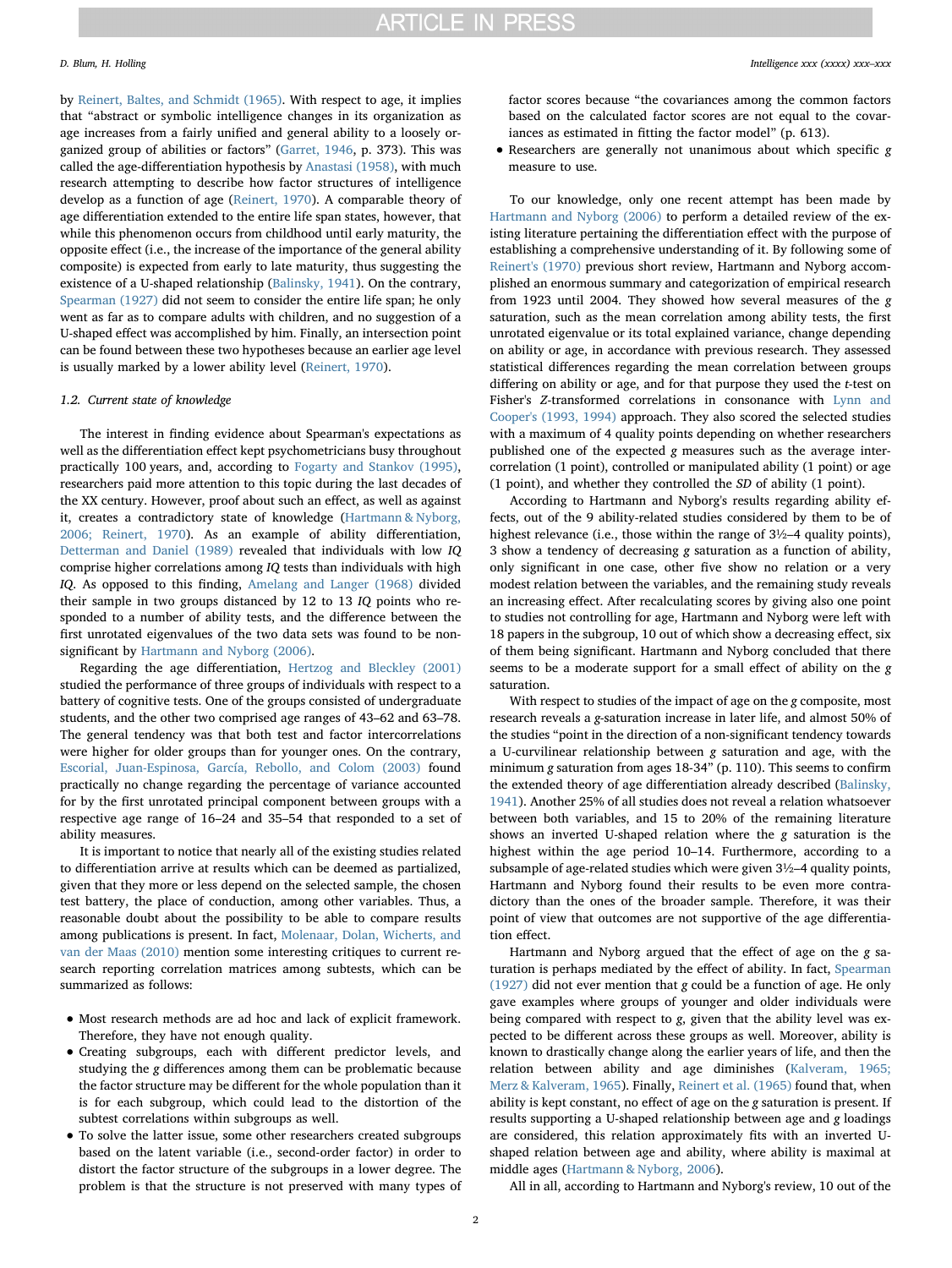18-mentioned studies with the ability predictor reveal a decrease of the g saturation as ability advances, therefore being supportive for such an effect. On the other hand, practically 50% of studies with the age predictor shows little evidence of a U-shaped effect where the g saturation is the lowest between 18 and 34 years, whereas other studies reveal contradictions regarding the latter outcome. Moreover, the subgroup of papers considered of highest relevance with respect to age shows no support for a unanimous tendency. One of Hartmann and Nyborg's conclusions was that a meta-analysis might help in order to estimate the true effect size, even after considering the heterogeneity of approaches seen in the literature.

# 1.3. Aims of the current review

Hartmann and Nyborg's work reflects the current state of knowledge on the topic. Even though it is not a meta-analysis, it prepares the framework for further and more rigorous approaches. As a response, we develop in this paper a detailed meta-analytic study influenced by Hartmann and Nyborg's previous work. Here we will prove whether the same relations as those described by Hartmann and Nyborg can be replicated or if rather different trends than the ones stated by them are evidenced. We will also compare these results with [Spearman's \(1927\)](#page-6-12) expectations to see if they are in line with our data from a broad perspective. The compound questions that arise from the collected works describe the relation between predictors and a common criterion, the latter being the g saturation seen in the scores of maximum-performance tests.

The questions to be addressed in this meta-analytic study are the following:

- 1. How does the g saturation relate to ability indicated by  $IQ$ ? Is there evidence of a decreasing effect of ability on g loadings?
- 2. How does the g saturation relate to age? Is there evidence of a linear relation, U-shaped relation, inverted U-shaped relation or any other curvilinear relationship?

These questions will be analyzed by performing a meta-analytic review. It provides the possibility of taking both independent variables as continuous predictors, as opposed to most research related to the differentiation hypothesis that simply compared lower- vs. higherskilled or younger vs. older groups of testees. Furthermore, as [Hartmann and Nyborg \(2006\)](#page-6-14) explained, the confirmation of such effect would imply that the cognitive structure of abilities is not the same for different ability or age levels. As a consequence, the question of validity of the g-factor theory would be raised from a developmental perspective. Additionally, the confirmation of decreasing g loadings as a function of ability, which was investigated by many psychological researchers over the course of a century, would be in line with Spearman's statements as well as with the ability-differentiation hypothesis.

# 2. Method

## 2.1. Literature search and inclusion criteria

We performed a keyword online search by using PsycARTICLES, PsycINFO and PSYNDEX in joint basis; the chosen time span was from 1916 until June 2016. The search term is the following: (test OR battery OR batterie OR scale OR skala) AND (intelligence OR intelligenz OR g factor OR g faktor OR g-factor OR g-faktor) AND (IQ OR age OR alter) AND (correlation OR korrelation OR factor analysis OR faktorenanalyse).

It returned 3396 results for a further inspection. From the latter amount, a subgroup of 253 articles in English or German languages was preselected after screening only by the title and, in case of doubt, also by the abstract. A more specific inspection of each study belonging to this subgroup allowed the identification of 75 final publications which

<span id="page-2-0"></span>

Fig. 1. Study selection criteria.

met every single aspect of our interests for the meta-analytic study. Then we performed a backward research by screening [Hartmann and](#page-6-14) [Nyborg's \(2006\)](#page-6-14) research selection. We looked for articles that were not found by the online search engine and that were also in line with our interests. As a result, we added 31 more papers from Hartmann and Nyborg's work, thus returning 106 articles in total. Search criteria followed the guides of the Cochrane Handbook for Systematic Review of Interventions, version 5.1.0 ([Higgins & Green, 2011](#page-6-22)). [Fig. 1](#page-2-0) shows the study selection step by step.

Additional criteria also helped us select the final 106 manuscripts in both steps. As for the very few publications including two or more assessments of the same group in relatively similar moments in time, we decided to select only one of such studies per group to avoid dependent data ([Gleser & Olkin, 2009\)](#page-6-23). On the other hand, the assessment of different groups by the same researchers, or the multiple assessment of the same group with a distance of at least one year between study moments, was not considered problematic because cluster-robust-data estimation did not show that the variance of the overall effect size is increased in an important way due to the inclusion of more than one study per paper. Another important criterion was to eliminate studies applying only one or two of the types of tests detailed in Appendix 1 because we wanted the g saturation to represent a variety of abilities. This criterion based on a test-type taxonomy led us to eliminate 8 articles as well as some studies of another two articles (in sum, 32 studies).

# 2.2. Obtained studies

The selected 106 publications describe 408 studies altogether, with 98 of these studies showing data with respect to IQ and 394 informing respondent age. Appendix 2 presents the basic data for each of the included studies, ordered from former to later year of publication. In total, results from 188,489 individuals were assessed here. The overall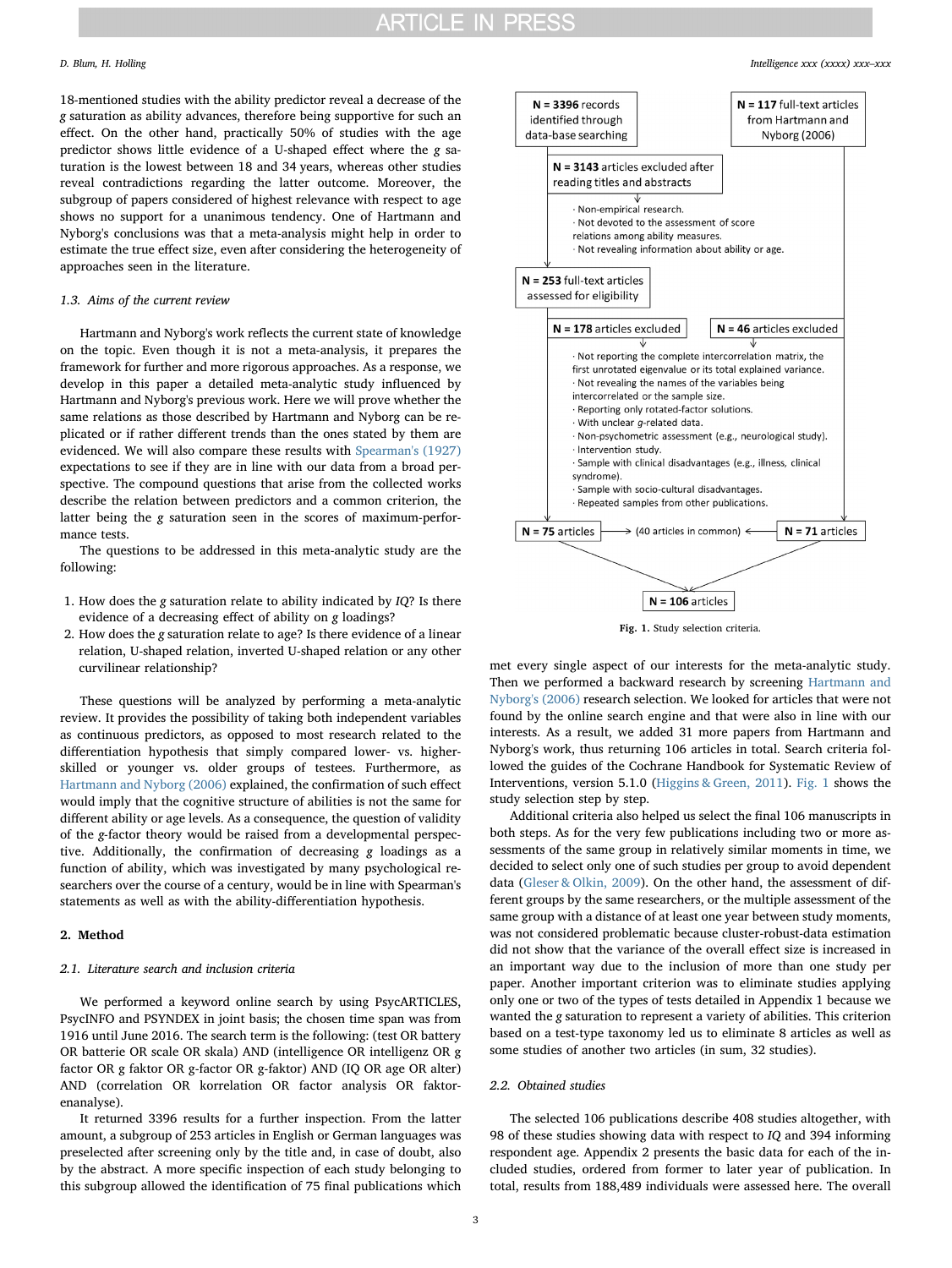mean of the sample size is 469.8 ( $SD = 1733.21$ ), the overall mean of the mean IQ for studies reporting it is 101.97 ( $SD = 12.92$ ), the overall mean of the mean age for studies informing it is  $21.57$  ( $SD = 20.48$ ) with a life span ranging from 2 to 90 years, and the overall mean number of the included variables or (sub)tests is 11.71 ( $SD = 5.51$ ). For studies that inform the gender distribution, the overall mean percentage of women is 45.47 ( $SD = 31.57$ ). As for missing data, sample sizes had to be estimated only in a few cases; when the age of school pupils was not revealed, it was estimated through the informed school grade level, provided that the age-grade correspondence was checked regarding the educational system of the respective country of origin.

# 2.3. Meta-analytic procedure

All data were analyzed by means of the 'metafor' ([Viechtbauer,](#page-6-24) [2010\)](#page-6-24) package available for R software environment [\(R Core Team,](#page-6-25) [2015\)](#page-6-25). As effect-size measure (i.e., the g-saturation estimate), the average correlation  $(\overline{r})$  among all correlations  $(r)$  between variables was chosen. For each correlation matrix, Fisher's Z-transformed r's were averaged, and the result was back-transformed to obtain −*r* .

The average correlation is equivalent to the total explained variance of the first unrotated eigenvalue resulting from the above-mentioned matrix. It is calculated as  $\lambda/p$ , where  $\lambda$  is the first unrotated eigenvalue and p is the number of variables. When only the first eigenvalue ( $\lambda$ ) was reported, or whenever it could be calculated from other data, the transformation was done by  $\bar{r} = (\lambda - 1) / (p - 1)$  (see [Kaiser, 1968](#page-6-26)).

A three-level multilevel meta-analysis was applied to consider the variance between articles  $\tau_s^{\,2}$ , the variance between different effect sizes of the same article  $\tau_w^2$  and the sampling variance  $\tau_e^2$  (see e.g., [Cheung,](#page-6-27) [2014,](#page-6-27) for multilevel meta-analysis).

Studying how moderators affect the variation of the effect size is the main purpose of the present review. Two main moderators were here assessed as they are in line with the addressed questions, namely, mean *IQ* of the group  $(\overline{IQ})$ , and mean age of the group  $(\overline{a})$ . Another moderator considered here was the year of publication.

The funnel plot was inspected to see whether a publication bias was present. In meta-analysis, higher effect sizes might be overrepresented because studies with non-significant effect measures or small effect sizes may have a lower probability to be published. Furthermore, a visual inspection may reveal that some studies yield rather different observed effects than the rest of the data, thus potentially influencing the results [\(Borenstein, Hedges, Higgins, & Rothstein, 2009\)](#page-6-28). For these cases, case-deletion diagnostics were computed such as standardized residuals and Cook's distances to remove these studies if necessary.

### 2.4. Quality assessment

Based on [Detterman and Daniel's \(1989\)](#page-6-15) ideas, as well as on Detterman's personal communications, $<sup>1</sup>$  $<sup>1</sup>$  $<sup>1</sup>$  we graded each selected study on</sup> the methodological criteria described below. Thus, an overall quality score was calculated for every study to further analyze how the methodologically best studies perform with respect to effects. Grades were the following:

- 1 point if the sample had certain characteristics that made it more likely to represent the entire population. Such characteristics were a sample variance with no more than a 0.05-point difference with respect to the population variance and the usage of a previouslystandardized test battery.
- A score that is dependent on the total number of IQ- and/or agerelated categories or subgroups. The fewer the number of categories, the less chance of finding an effect among them will occur, even if it is large because it will be obscured by the large number of cases

4

from the middle of the distribution. Those papers reporting two to four subgroups obtain a score of 0.5, those reporting five to eight obtain a score of 0.75, and those reporting more than eight acquire a score of 1 with this criterion.

- 1 point if a formula was applied for range restriction after generating the subgroups, in order to get correlation matrices which are valid for the whole population. If the predictor is divided into subgroups of reduced ranges, this restricts the observed correlation of a range to be less than would be observed in the predictor's full range; therefore it should be corrected for range restriction.
- 1 point for the specific case of *IO* categories if subtest scores were used as criterion to generate the IQ subgroups and then not included in further calculation, because the inclusion of such a subtest in further calculation could attenuate the correlations or even force them to be negative.

# 3. Results

We used  $\bar{r}$  as measure of effect size. The variance of this statistic has been derived using the sampling distribution of  $\lambda$  (see [Anderson, 2003](#page-6-29), p. 474), given that  $\lambda$  is equivalent to  $\overline{r}$ . In some studies correlations based on a Confirmatory Factor Analysis (CFA) were reported. As these correlations are corrected for measurement error, they are higher than those based on observed variables. To attenuate the correlations based on CFA, an attenuation factor had to be estimated and was applied to the mean correlations of factors of a CFA (see details in Appendix 3). The following results are divided in four subsections: (a) meta-analyses without moderators, (b) meta-analyses with the ability moderator, (c) meta-analyses with the age moderator, and (d) additional results.

# 3.1. Meta-analyses without moderators

The multilevel meta-analysis yields the overall estimate  $\hat{\rho}$  = .3374 (SE = .0118,  $p < .001$ ) and  $\tau_s^2 = .0122$ . The total explained variance corresponding to  $\hat{\rho}$  = .3374 amounts to 40.95%.  $\tau_s$  = .1104, thus representing an important standard deviation of the overall effect  $\overline{r}$ ; this amount should be expected because of the heterogeneity of approaches about the topic. Appendix 4 shows a large Forest Plot with the −*r* of every study at the right side plus  $\hat{\rho}$  at the bottom, along with their respective confidence intervals between square brackets. The weights of the sample effect sizes, which are  $1/Var(T<sub>i</sub>)$ , are graphically represented by the thickness of the squares, whereas the width of the diamondshaped figure at the bottom represents the confidence interval of *ρ* .

Inspection of the funnel plot gives no hint for a publication bias. This result seems to be reasonable because in the present meta-analysis the effect measure  $\bar{r}$  is usually significant. Furthermore, with respect to the present research questions, studies with lower mean correlations should not have a higher probability to be rejected. Also, only three potential outliers are present throughout the 408 studies, which, after their elimination, do not affect the estimation of *ρ* or other relevant measures. For this reason, the interpretation of results does not change either, and we therefore decided to keep such studies.

# 3.2. Meta-analyses with the ability moderator

Next, we studied the mean Intelligence Quotient ( $\overline{IQ}$ ) as predictor of  $\hat{\rho}$ . To this respect, the following regression equation and its parameters are significant ( $p < .001$ ):  $\hat{\rho} = .6493 - .0033 \overline{IQ}$ . Then we were interested in studying the presence of a U-shaped effect together were interested in studying the presence of a U-shaped effect together with other effects by also adding a quadratic (i.e.,  $\overline{IQ}^2$ ) and, furtherwith other effects by also adding a quadratic (i.e.,  $\overline{IQ}^2$ ) and, furthermore, a cubic (i.e.,  $\overline{IQ}^3$ ) term in the latter equation. Results of these more-complex regressions are, respectively,  $\hat{\rho} = 1.0328 - .0110$ <br>  $\overline{IQ} + 4 \times 10^{-5}$   $\overline{IQ}^2$ , and  $\hat{\rho} = .9334 - .0076$   $\overline{IQ} - 8 \times 10^{-5}$  $\frac{\overline{IQ}}{\overline{IQ}}$  + 4 × 10<sup>-5</sup>  $\frac{\overline{IQ}}{\overline{IQ}}$ , and  $\hat{\rho} = .9334 - .0076$   $\overline{IQ} - 8 \times 10^{-5}$ <br> $\frac{\overline{IQ}}{\overline{IQ}}$  + 1 × 10<sup>-7</sup>  $\overline{IQ}$ <sup>3</sup>, all parameters of both equations being non-significant, except for the intercepts ( $p < .05$ ). Moreover, the <sup>1</sup> We kindly thank Prof. Dr. Detterman for his valuable advice on quality assessment. squared and cubic terms get very small and negligible regression

<span id="page-3-0"></span>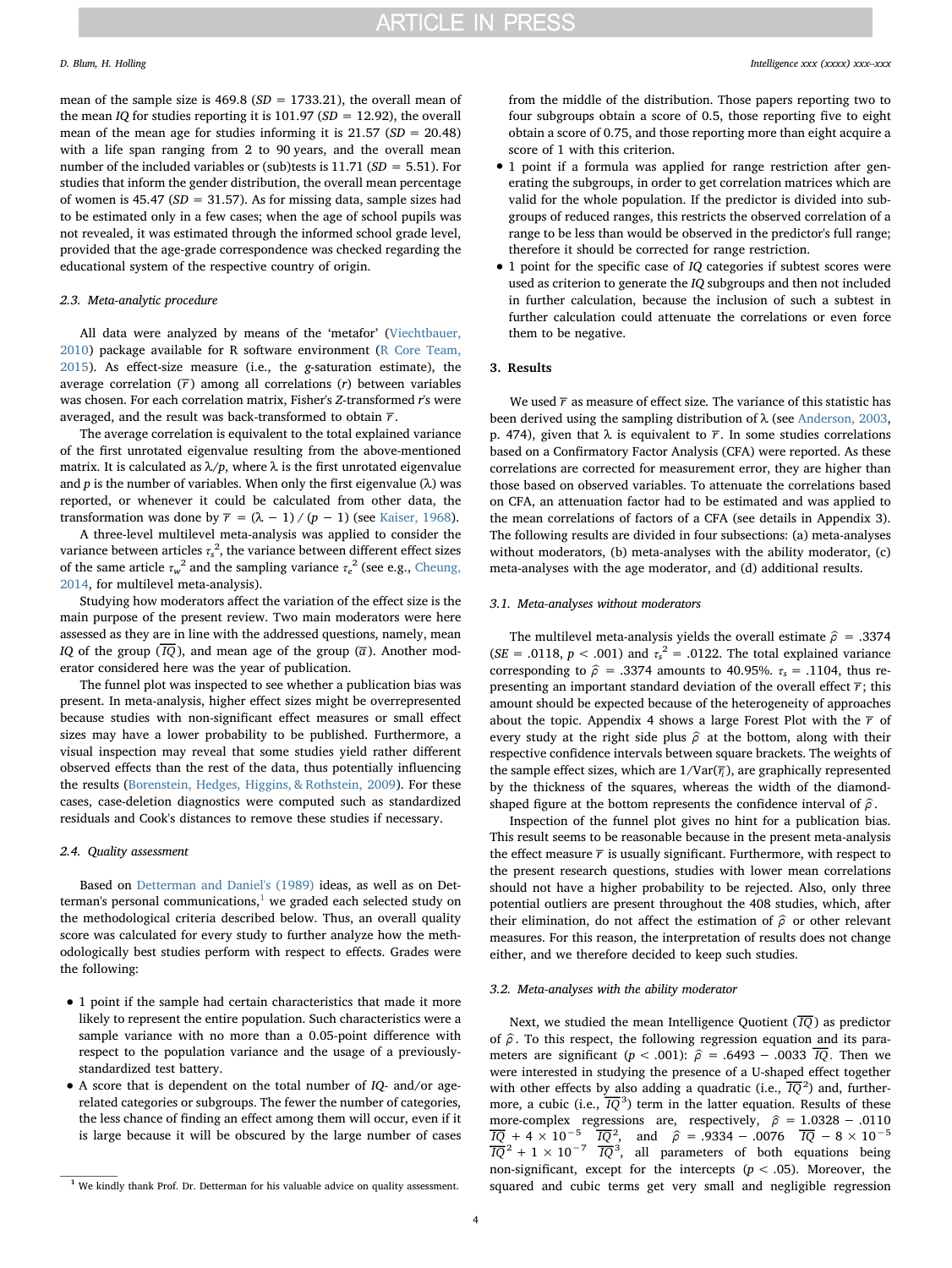<span id="page-4-0"></span>

Fig. 2. Plot of the relation between  $\overline{IQ}$  levels (x-axis) and  $\overline{r}$  levels (y-axis) with thick linear regression line. Dot sizes are a function of model  $\overline{r}$  weights.

weights. Therefore, the simplest equation excluding these two additional terms is considered to be an adequate model. This means that a linear relation is present, with a tendency of  $\hat{\rho}$  being smaller for higher  $\overline{IQ}$ 's. [Fig. 2](#page-4-0) plots the relation between  $\overline{IQ}$  values (x-axis) and  $\overline{r}$  values (y-axis) with a linear regression line.

From [Fig. 2](#page-4-0) it can be seen that there is one study with−*IQ* above 140. This is an influential observation, and the question arises whether such a high IQ was really given because intelligence tests usually do not allow for a reliable measurement of such IQ. Leaving out that observation leads to the regression equation  $\hat{\rho} = .6730 - .0036 \overline{IQ}$  with both estimates being significant ( $p < .001$ ). Thus, this slightly higher relationship between the g saturation and  $\overline{IQ}$  seems to be reasonable. Inclusion of the quadratic and cubic terms when omitting the influential case once again leads to non-significant slopes as in the case where all observations were included.

Then we reanalyzed the data regarding the  $\overline{IQ}$  predictor by considering subsamples that differ on the basis of methodological quality. The quality-scale distribution that can be seen on [Table 1](#page-4-1) has a mean of 1.25 ( $SD = 0.72$ ), a median of 1.50, and a first and third quartiles of 0.50 and 1.75 respectively. Even though the scale can reach a maximum level of 4, all given values are lower than 3.

We decided to rerun the results by considering three different subgroups, where subgroup 1 (SG1) comprises studies with quality values below the median, subgroup 2 (SG2) acquires studies with quality scores equal to or greater than the median, and subgroup 3 (SG3) consists of the methodologically best studies (i.e., those above the third quartile). Reanalyzing the data with the mentioned subsamples leads to a non-significant  $\overline{IQ}$  regression weight for SG1 ( $\hat{\rho}$  = .1007 − .0023  $\overline{IQ}$ ), and to significant regression equations as well as regression weights for the other two subgroups (SG2:  $\hat{\rho}$  = .8265 − .0051  $\overline{IQ}$ ; SG3:  $\hat{\rho}$  = .8550 – .0052  $\overline{IQ}$ ;  $p < .001$ ). When the influential case is

<span id="page-4-1"></span>

| Table 1 |                                              |  |  |
|---------|----------------------------------------------|--|--|
|         | Frequency distribution of the quality scale. |  |  |

| Value          | Frequency | Percentage |
|----------------|-----------|------------|
| $\mathbf 0$    | 33        | 8.09       |
| 0.50           | 78        | 19.12      |
| 0.75           | 24        | 5.88       |
| 1              | 65        | 15.93      |
| 1.50           | 76        | 18.63      |
| 1.75           | 42        | 10.29      |
| $\overline{2}$ | 62        | 15.2       |
| 2.50           | 10        | 2.45       |
| 2.75           | 18        | 4.41       |
|                |           |            |

<span id="page-4-2"></span>

linear regression line, when SG2 is only considered. Dot sizes are a function of model  $\overline{r}$ weights.

removed, regressions do not change greatly. Hence, even though quality scores are not generally high, results reflect a significant tendency towards greater study quality, which is expected. The−*IQ* slope which the authors of the present paper attribute to be of highest confidence is that of SG2: −.0051. Therefore, [Fig. 3](#page-4-2) plots the same relation seen in [Fig. 2](#page-4-0) but only considering SG2. [Table 2](#page-4-3) shows the predicted effect sizes  $\hat{\rho}$  for given  $\overline{IQ}$  values, stemming from the earlier simple regressions.

# 3.3. Meta-analyses with the age moderator

The second continuous moderator considered was mean age  $(\overline{a})$ . The following regression model as well as its parameters are significant  $(p < .001)$ :  $\hat{\rho} = .3085 + .0012 \bar{\alpha}$ . The inclusion of  $\bar{\alpha}^2$  in the regression equation returns the following result:  $\hat{\rho} = .3365 - .0013$ <br> $\overline{\alpha} + 3 \times 10^{-5}$   $\overline{\alpha}^2$ , and adding  $\overline{\alpha}^3$  leads to:  $\hat{\rho} = .3400 - .0018$  $\overline{a} + 3 \times 10^{-5}$   $\overline{a}^2$ , and adding  $\overline{a}^3$  leads to:  $\hat{\rho} = .3400 - .0018$ <br> $\overline{a} + 4 \times 10^{-5}$   $\overline{a}^2 - 1 \times 10^{-7}$   $\overline{a}^3$ . Practically all of the parameters of these last two regression equations are not significant, except for the intercepts ( $p < .001$ ). Therefore, a model with  $\bar{a}$  as single linear predictor is considered to be adequate. [Fig. 4](#page-5-0) contains a plot of this relationship between  $\bar{a}$  values (x-axis) and  $\bar{r}$  values (y-axis).

Then we established a similar methodological quality assessment as the one described above. In all subgroups, results are nearly the same as before and also significant with respect to regression equations as well as the parameters (SG1:  $\hat{\rho}$  = .3081 + .0012  $\bar{\alpha}$ ; SG2:  $\hat{\rho}$  = .3168 + .0011  $\bar{\alpha}$ ; SG3:  $\hat{\rho} = .2891 + .0009 \overline{\alpha}$ ;  $p < .05$ ).

<span id="page-4-3"></span>

| Table 2                                                               |  |  |  |  |
|-----------------------------------------------------------------------|--|--|--|--|
| Predicted effect sizes $\hat{\rho}$ for fixed $\overline{IO}$ values. |  |  |  |  |

| TO  | All 98<br>studies | All but $\overline{IO} > 140$ | Subgroup 1 | Subgroup 2 | Subgroup 3 |
|-----|-------------------|-------------------------------|------------|------------|------------|
| 70  | .4183             | .4210                         | $-.0603$   | .4695      | .4910      |
| 85  | .3688             | .3670                         | $-.0948$   | .3930      | .4130      |
| 100 | .3193             | .3130                         | $-.1293$   | .3165      | .3350      |
| 115 | .2698             | .2590                         | $-.1638$   | .2400      | .2570      |
| 130 | .2203             | .2050                         | $-.1983$   | .1635      | .1790      |
| 145 | .1708             | .1510                         | $-.2328$   | .0870      | .1010      |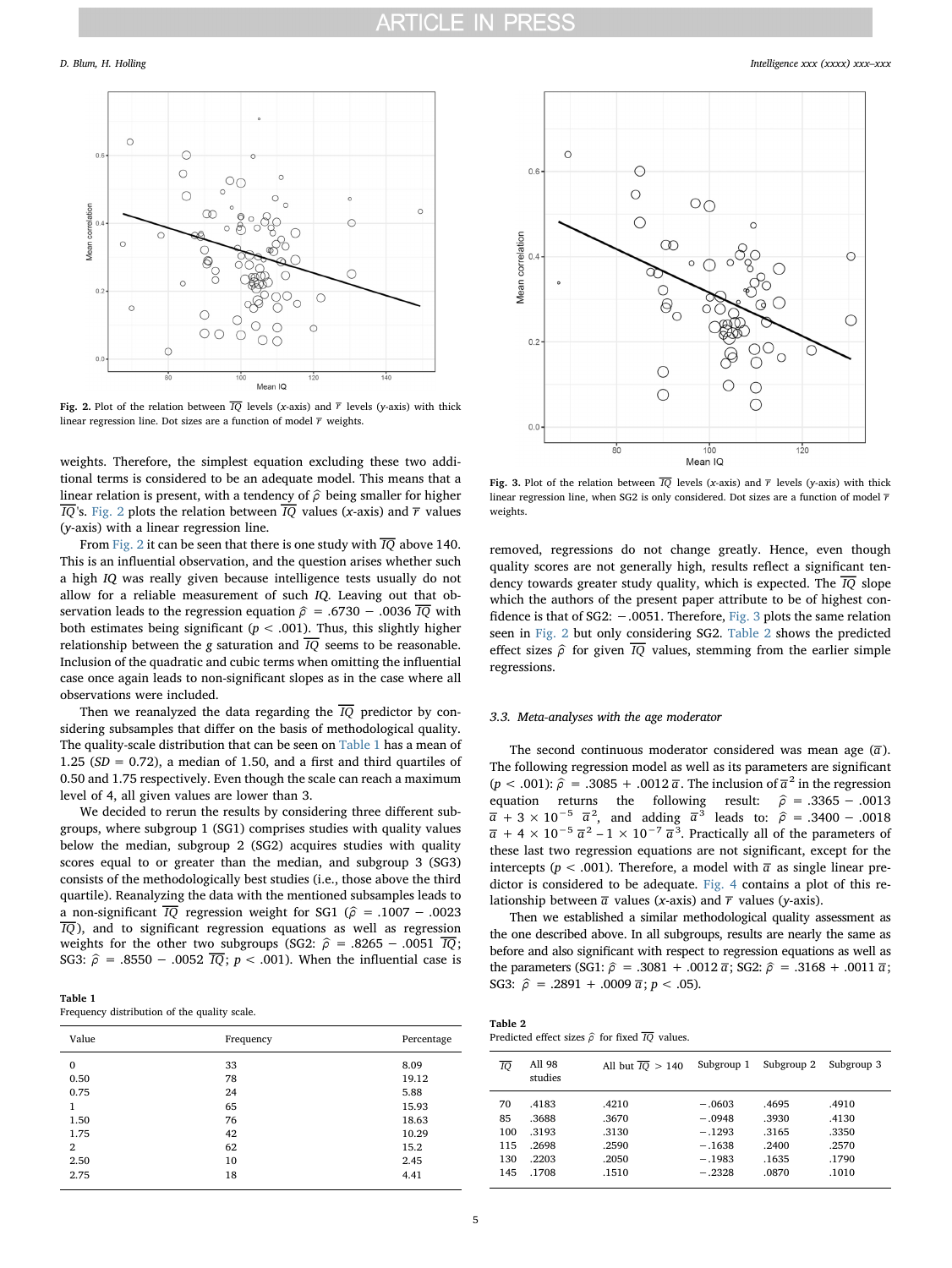<span id="page-5-0"></span>

Fig. 4. Plot of the relation between  $\overline{a}$  levels (x-axis) and  $\overline{r}$  levels (y-axis) with thick linear regression line. Dot sizes are a function of model  $\overline{r}$  weights.

# 3.4. Additional results

An important remark is that  $\overline{IQ}$  and  $\overline{a}$  correlate with  $r = -.05$ , meaning that they are nearly independent. As for the year of publication (YP), this predictor does not show a significant effect with *ρ* as criterion, nor is there evidence of a significant effect when YP is added to any of the aforementioned regression equations. This means that the effect size is not apparently affected by the moment in time where publications were released.

# 4. Discussion

The purpose of this paper is to establish a comprehensive study about the differentiation effect through meta-analytic modelling. For that matter, we dealt with data coming from heterogeneous approaches seen in the existing literature, which involves practically a century of research on the topic. The results reveal some tendencies which can be discussed in light of the questions governing this paper. Overall, the results are in line with the differentiation effect and with Spearman's expectations, as well as with some results of previous research.

An analysis without moderators provides support for the g-factor theory of intelligence developed by Spearman in 1904. It further suggests that abilities are only partially determined by the general composite (i.e., to approximately 41%). This is a reasonable result because recent evidence suggests the presence of about 10 group-level factors of intelligence which are independent from each other and, at the same time, dependent on a higher-hierarchy factor (g). These group factors have an impact on 50 to 60 narrower abilities too ([Carroll, 2003](#page-6-5)). However, it should be remembered that this has historically been a matter requiring further investigation.

The first compound questions of this paper delved into the relation between IQ-indicated ability and the g saturation, and it is therefore essential to unmask the nature of ability differentiation. Spearman's idea was that the general ability composite declines with higher ability, with some evidence from Hartmann and Nyborg's review about ability-related effects. Our results show a linear decrease of the g saturation as a function of ability, which is even greater if only the 50% methodologically best studies are considered. According to this subgroup, for samples with a mean intelligence that is two standard deviations (i.e., 30 IQ-points) higher, the mean correlation to be expected is decreased by approximately .15 points. This is in line with Spearman's expectations as well as with some of Hartmann and Nyborg's results. Therefore, as ability advances, individuals tend to be less dependent on their general capacity to solve tasks, with abilities being therefore more differentiated.

The second compound questions of the present review delved into the relation between age and the g saturation, and it is relevant to understand the nature of age differentiation. [Spearman \(1927\)](#page-6-12) revealed examples where older persons comprised a narrower estimate of this saturation, whereas a parallel theory extended to the entire life span suggested the presence of a U-shaped effect [\(Balinsky, 1941\)](#page-6-11). The review of [Hartmann and Nyborg \(2006\)](#page-6-14) showed the latter effect to be present, although they described it as a non-significant tendency, with the lowest g loadings occurring between ages 18 and 34. They also pointed out that contradictory results exist throughout the body of research since 1923 regarding the age predictor. On the other hand, our results suggest that an increasing linear effect of age on the g saturation amounting to approximately .001 is present, meaning that older people comprise a higher g saturation than younger people. E.g., for samples with a mean age that is 10 years higher than for others, an increased mean correlation of .01 is to be expected.

Hartmann and Nyborg underlined that effects with age as predictor could be attributed to ability effects and not necessarily to age itself, because of the reasons explained in the introduction section of the present paper. They also reminded that there is an inversely U-shaped trend implicated in the relation between age and ability, where ability is maximal at middle ages and then it starts to decline as age advances. For the period between middle age and senescence, the declination of ability could be explaining the rise of the g saturation seen in our data, which would, in principle, be in line with [Spearman's \(1927\)](#page-6-12) expected trend as well as with the ability-differentiation hypothesis defined by Reinert, Baltes, and Schmidt in 1965. But for the period that goes from the first years of life until early maturity, there is a contradiction to this statement, because an important ability increase normally occurs within this period [\(Kalveram, 1965; Merz & Kalveram, 1965\)](#page-6-21), and it follows that a parallel decrease of the g saturation should be expected. In fact, this decreasing effect was seen between younger and older children in [Spearman's \(1927\)](#page-6-12) as well as in some of [Hartmann and](#page-6-14) [Nyborg's \(2006\)](#page-6-14) reviewed literature. However, our results show a linear and positive effect for the whole life span.

Two main disadvantages should be considered that restricted us from obtaining more representative age estimations for the period until 18 years, thus possibly clouding the real effects of age on the g saturation as a consequence. As for the first disadvantage, many studies reported the school grade level of students instead of their age, and we had to estimate the latter variable based on the age-grade correspondence according to the school system of the country of origin. This might be somewhat problematic because age levels and their percentages can present variations from grade to grade. Second, only working with the age mean of each group could have hidden the impact of within-group ability variations, given that individuals of a group still had different age levels. Unlike the time period above 18 years, during the first years of life ability abruptly changes as age advances, and two children or adolescents with similar ages can be at more distinct ability phases. However, the impact of these within-group differences on g loadings was not the main concern of researchers in most of the metaanalyzed bibliography, as between-group results were often given more attention. To summarize, the described disadvantages may have introduced some noise with respect to the mentioned age period, and this could have made results less reliable.

# 5. Conclusions and drawbacks

The present meta-analytic study provides support for the differentiation hypothesis. Results demonstrate that the mean correlation and g loadings of cognitive ability tests decrease with increasing ability, yet increase with respondent age. As for [Spearman's \(1927\)](#page-6-12) expected trend, he did not evidently propose that a declination of g loadings as a function of age is present, but only as a function of ability; therefore, our results seem to broadly confirm this trend, indicated by a g-saturation decrease as a function of IQ as well as a g-saturation increase from middle ages to senescence.